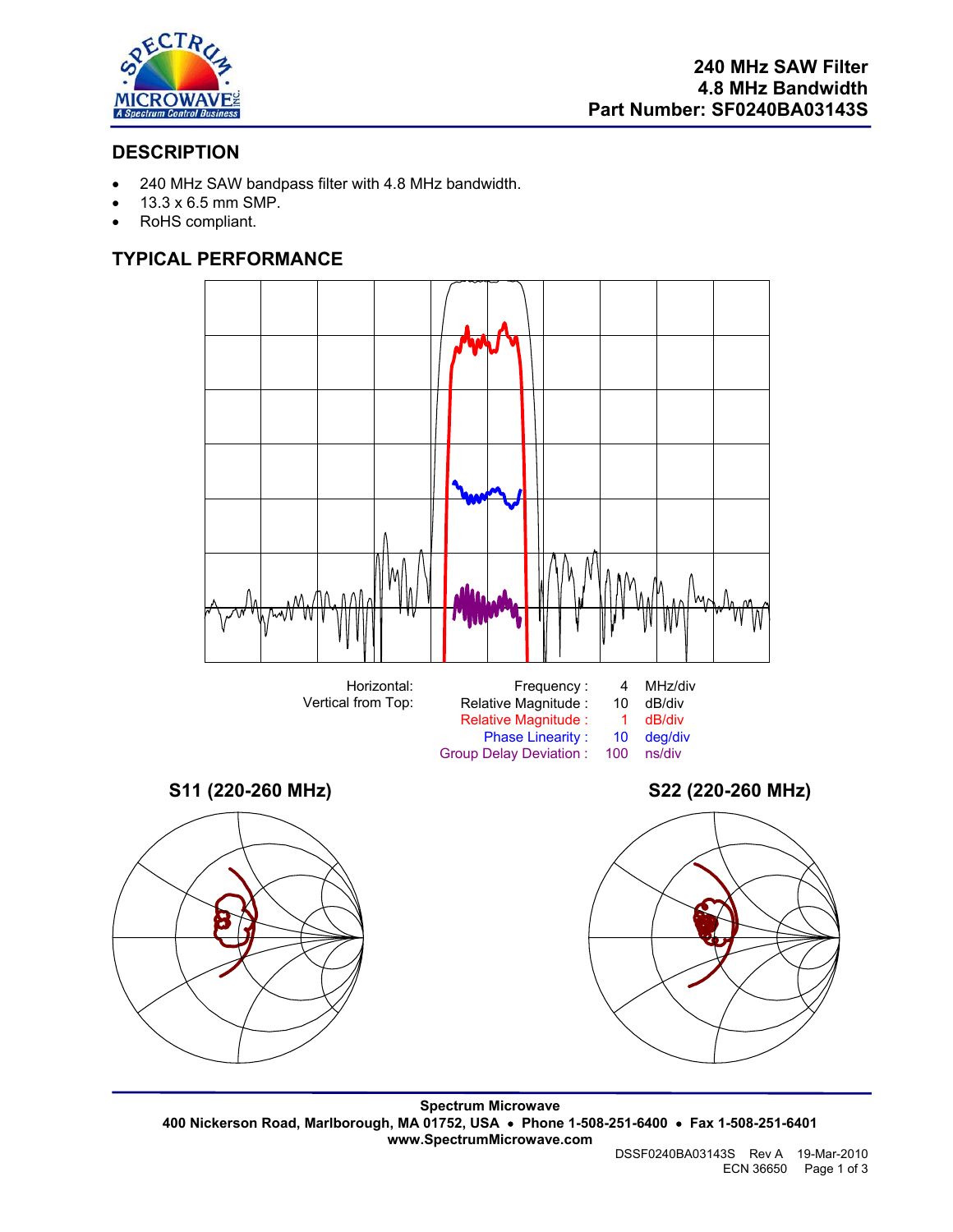

#### **SPECIFICATION**

| <b>Parameter</b>                                    | <b>Min</b> | <b>Typ</b> | <b>Max</b>      | <b>Units</b> |
|-----------------------------------------------------|------------|------------|-----------------|--------------|
| Center Frequency, F <sub>C</sub>                    |            | 240        |                 | <b>MHz</b>   |
| Insertion Loss at Fc                                |            | 15.5       | 20              | dB           |
| 1 dB Bandwidth                                      | 4.8        | 5.09       |                 | <b>MHz</b>   |
| 20 dB Bandwidth <sup>2</sup>                        |            | 6.78       | 7               | <b>MHz</b>   |
| 40 dB Bandwidth <sup>2</sup>                        |            | 7.38       | 10              | <b>MHz</b>   |
| 50 dB Bandwidth <sup>2</sup>                        |            | 15.20      | 30              | <b>MHz</b>   |
| Amplitude Ripple (Fc +/- 2.3 MHz)                   |            | 0.7        | 1               | $dB$ p-p     |
| Group Delay Variation (Fc +/- 2.4 MHz) <sup>3</sup> |            | 80         | 100             | ns           |
| Device Delay                                        |            | 1.29       |                 | <b>us</b>    |
| Phase Linearity (Fc +/- 2.4 MHz)                    |            | 5          | 8               | deg p-p      |
| Input / Output Return Loss at Fc                    |            | 10         |                 | dB           |
| Rejection (120 to 225 MHz) <sup>2</sup>             | 50         | 60         |                 | dB           |
| Rejection (255 to 360 MHz) <sup>2</sup>             | 50         | 60         |                 | dВ           |
| <b>Temperature Coefficient of Frequency</b>         | $-18$      |            |                 | ppm/°C       |
| Source/Load Impedance                               | 50         |            | ohms            |              |
| <b>Ambient Temperature</b>                          | 25         |            | $\rm ^{\circ}C$ |              |

Notes: 1. Defined as the average of the lower and upper 3 dB frequencies at room ambient.

- 2. All dB levels are defined relative to the insertion loss.
- 3. A smoothing factor of 0.25% of span may be used for this measurement.

### **MAXIMUM RATINGS**

| <b>Parameter</b>                   |     | 1803 |        |
|------------------------------------|-----|------|--------|
| Storage Temperature Range          | -40 | 85   |        |
| <b>Operating Temperature Range</b> | -10 | 85   | $\sim$ |
| Input Power Level                  |     |      | dBm    |

### **MATCHING CIRCUIT**



Notes:

- Recommend 2% or better tolerance matching components. Typical inductor Q=40.
- Optimum values may change depending on board layout. Values shown are intended as a guide only.

**Spectrum Microwave 400 Nickerson Road, Marlborough, MA 01752, USA** • **Phone 1-508-251-6400** • **Fax 1-508-251-6401 www.SpectrumMicrowave.com**